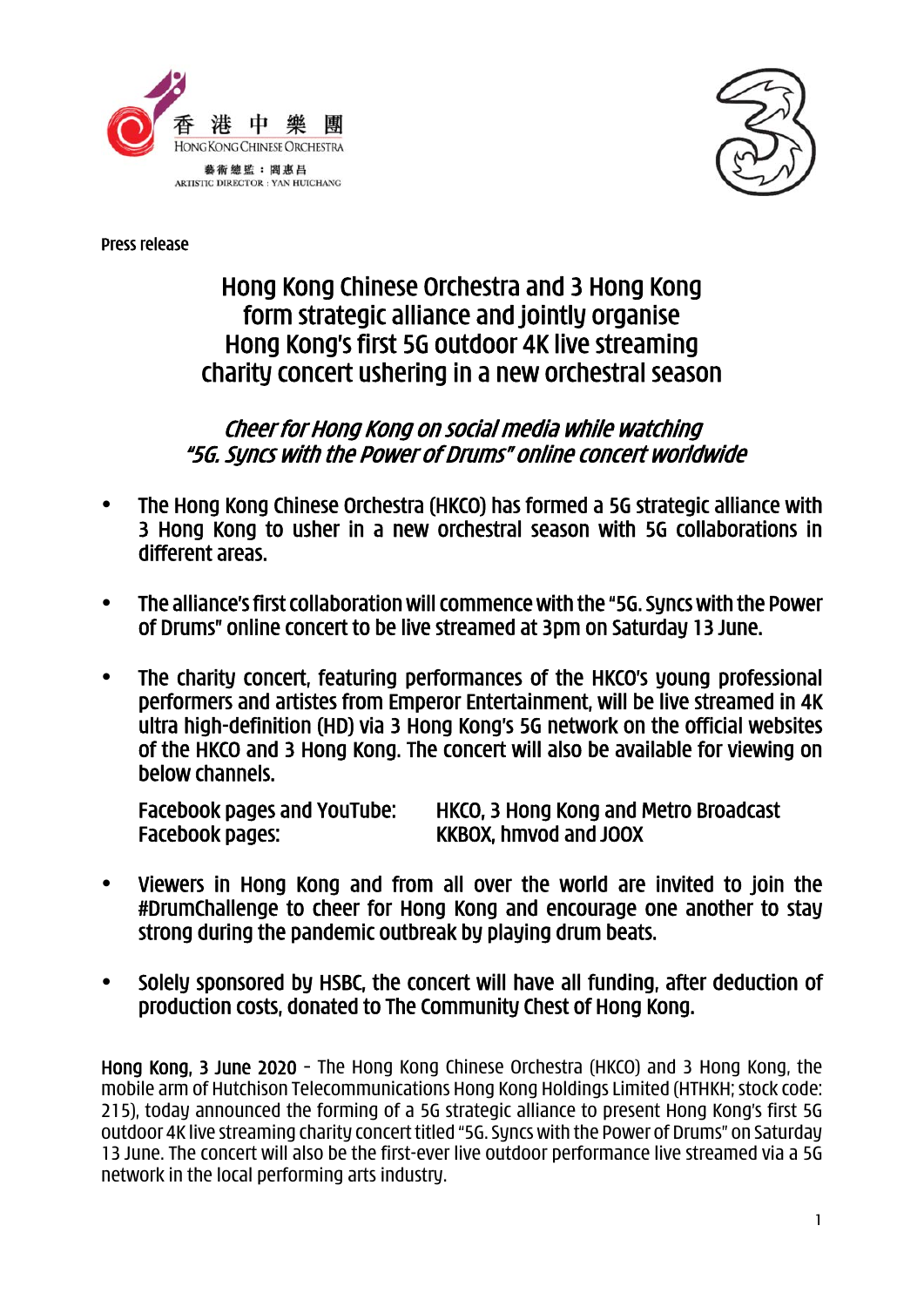3 Hong Kong will provide the concert with comprehensive 5G technical support while the HKCO's young professional wind-and-percussion players and artistes from Emperor Entertainment will delight viewers with powerful drum performances and beautiful music to encourage Hong Kong people to stay strong in the pandemic outbreak.

## Usher in new orchestral season with 5G strategic collaboration

Following the forming of a 5G strategic alliance and a jointly-organised 5G live concert, the 44th new orchestral season will see a series of strategic collaborations between the HKCO and 3 Hong Kong to facilitate live streaming of musical performances and rehearsals using 5G technology for music fans worldwide. Advance bookings of tickets for the new orchestral season open on 13 June. For more details, see www.hkco.org.

## Take part in #DrumChallenge to cheer for Hong Kong

The "5G. Syncs with the Power of Drums" concert will be held at 3pm on Saturday 13 June. It will be live streamed in 4K ultra high-definition via 3 Hong Kong's 5G network on the official websites of the HKCO and 3 Hong Kong. The concert is also available for viewing on below channels.

| Facebook pages and YouTube: | HKCO, 3 Hong Kong and Metro Broadcast |
|-----------------------------|---------------------------------------|
| Facebook pages:             | KKBOX, hmvod and JOOX                 |

The HKCO aims to encourage Hong Kong people to stay strong and be perseverant while tiding over the difficult times of the Covid-19 outbreak. In addition to musicians from the HKCO, artistes from Emperor Entertainment including Kenny Kwan, Carlos Chan, Angus Yeung and Angela Hui will also participate in the concert. Meanwhile, the HKCO invites viewers from Hong Kong and all over the world to take part in an online #DrumChallenge to spread positive energy. The HKCO has created four drum beats of different level of difficulty. Everyone is welcome to embrace the challenge by clapping hands or striking any objects at their own pace to spread positive energy to all corners of the world.

## Outdoor broadcast via 5G network brings high quality HD experience

3 Hong Kong was the first local operator to announce details of 5G tariff plans early this year. It launched an ultra-fast and low latency 5G service, served by a 10Gbps optical-fibre connection in April, bringing a supreme mobile experience along with a variety of 5G applications to customers. 3 Hong Kong's 5G live broadcasting solution requires no large-scale upfront installation. It is more flexible and cost-effective than conventional ways of data transmission via satellites or fixed-line networks. Live broadcasting will be easy with no geographical boundaries. Viewers can watch live broadcasts on smartphones, tablets, computers and TVs online without any additional settings. The solution enables all kinds of live streaming during the pandemic outbreak.

Yan Huichang, Artistic Director and Principal Conductor for Life of the HKCO, said: "It takes concerted efforts to fight against Covid-19, and as an empowering move, the Hong Kong Chinese Orchestra is organising the HKCO Net Festival for the community to connect in the Cloud. We invite all to participate by submitting music compositions or videos of musical performances on this theme online to share. Also, in the new orchestral season (1/9/2020-31/8/2021), the Orchestra upholds its mission to bring brilliantly curated programmes to the audience of Hong Kong. Apart from classical Chinese music, there will be fusions of the traditional and the modernistic, and cross-over activities for youths. Our guests will include Liza Wang, Yu Qiwei, Zhang Jun, Hins Cheung, Chiu Tsang-hei, Dick Liu Kai-chi, Elisa Chan, Kandy Wong and more. With the latest online activities realised through our collaboration with 3 Hong Kong, we hope to keep on bringing exceptional musical experiences to the community!"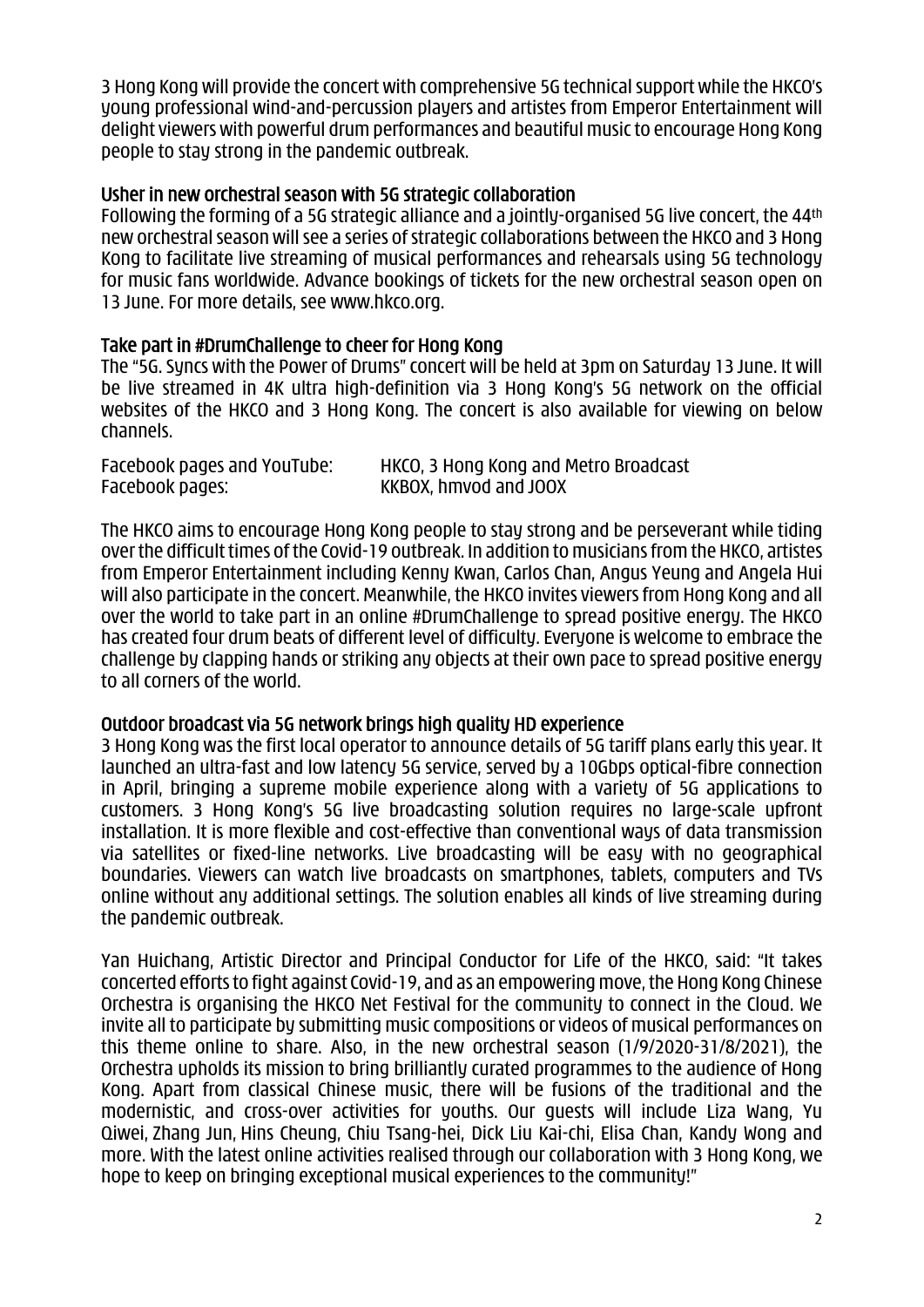Kenny Koo, HTHKH Executive Director and CEO, said: "We are delighted to form a 5G strategic alliance with the HKCO to tap into the potentials of 5G applications in the music and performing arts industries. The deployment of 5G technology is not limited to corporate solutions that boost operational efficiency and save costs. It can be deployed to enrich entertainment and lifestyle. Hong Kong's first 5G outdoor 4K live streaming charity concert will fully demonstrate the huge potential and extensive applications of 5G technology in different arenas. Going forward, we will continue to unleash the potential of cross-region, cross-sectoral applications combined with virtual reality and augmented reality to create 'One.World'."

### Donation to The Community Chest of Hong Kong

The "5G. Syncs with the Power of Drums" charity concert is solely sponsored by HSBC. All event funding, after deduction of production costs, will be donated to The Community Chest of Hong Kong.

-Ends-